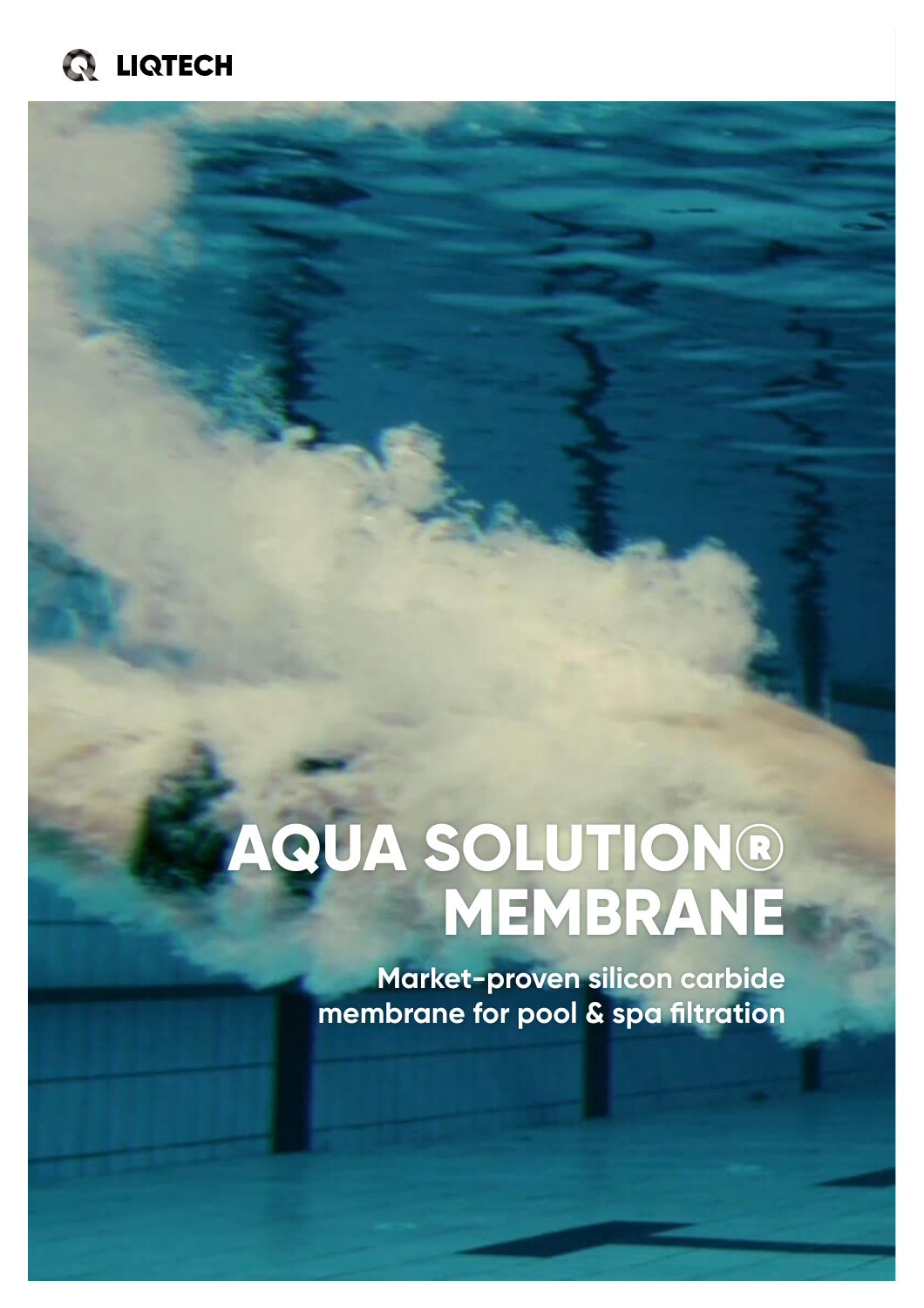

## **Aqua Solution® Membrane**

#### **Market-proven silicon carbide membrane for pool and spa filtration with outstanding properties.**

The **Aqua Solution®** membranes are our dead-end filter solution for liquids with a lower number of suspended solids. The membrane substrate has a dead-end design, which yields a more cost-efficient filtration performance compared to other filtration principles. Aqua Solution, which integrates a dead-end structural design with cuttingedge membrane technology in a solution specifically designed for applications in the pre-treatment for reverse osmosis, wastewater treatment and swimming pool and spa water filtration.

**Aqua Solution®** is the ideal alternative to sand filters for example in pool and spa installations. Implementing the microfiltration **Aqua Solution®** membranes in your pool and spa installation will provide you with several benefits:

- **Improved water quality**
- Reduced footprint
- $\blacksquare$  The lowest total cost of ownership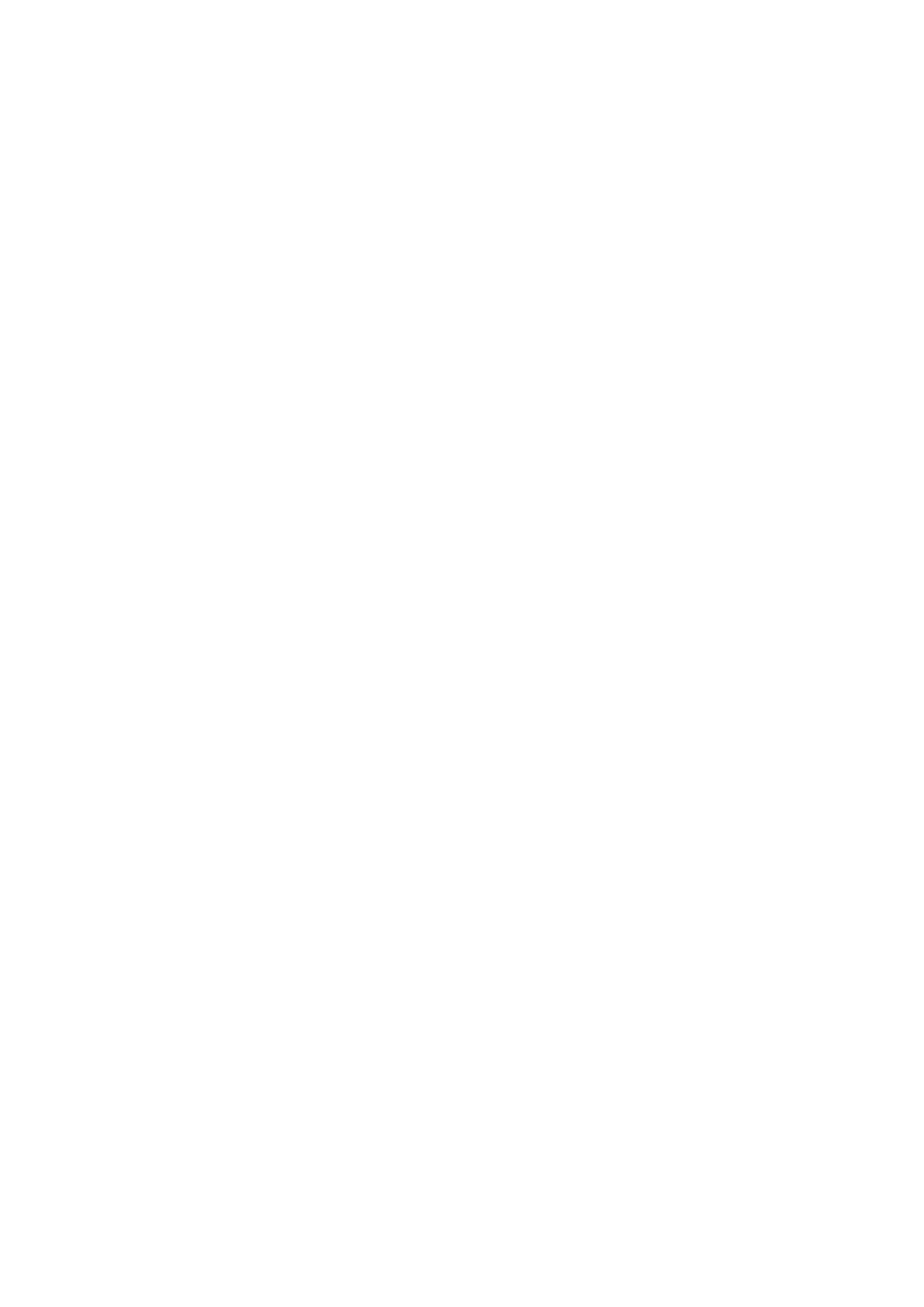### **Superior Aqua Solution Membrane**

#### **FEATURES & BENEFITS**



#### **APPLICATION AREAS**

- Pre-treatment for reverse osmosis (RO)
- Wastewater treatment
	- Pool filtration



**Others**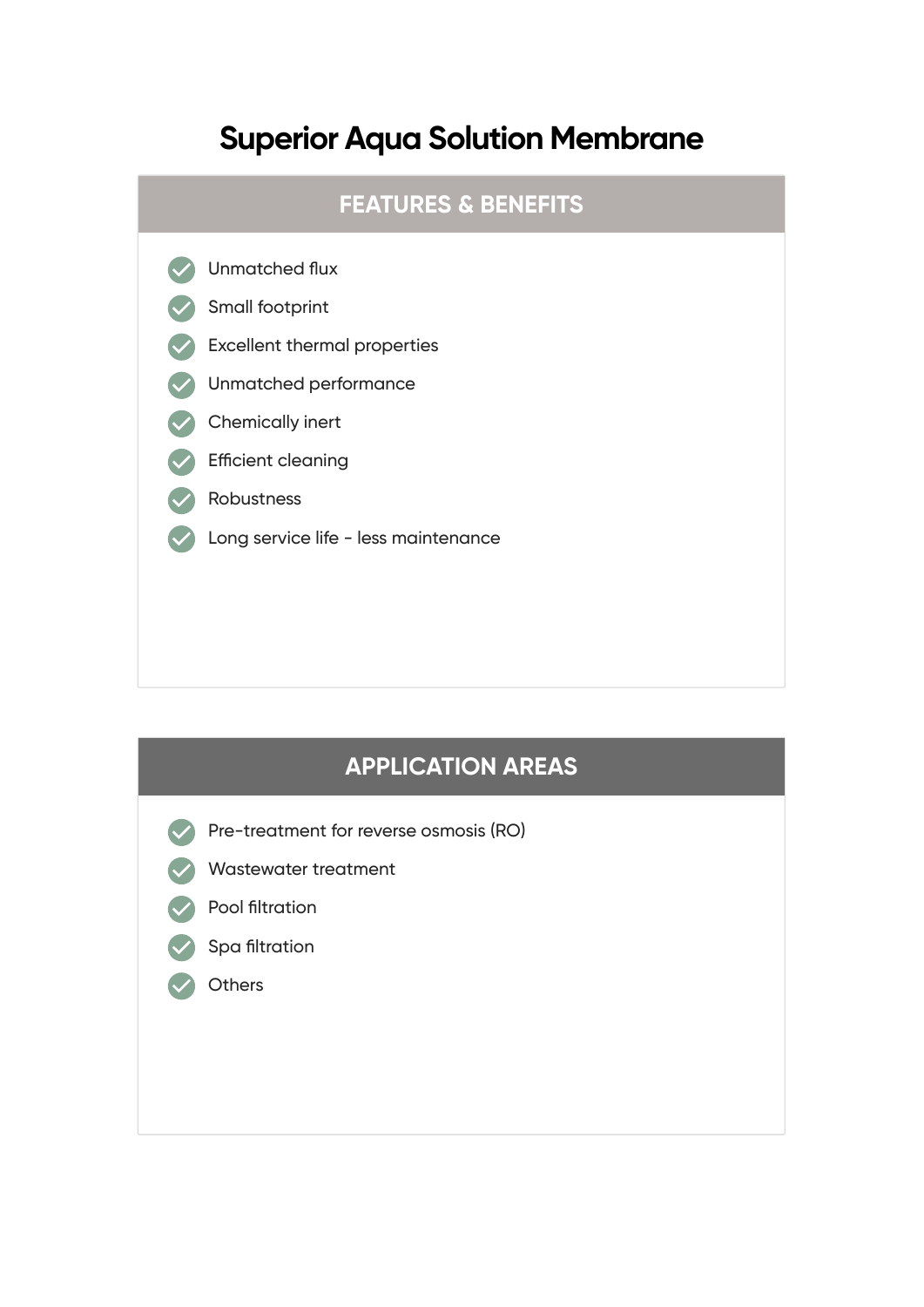

## **Want a complete pool filtration system?**

#### **We have been in the pool filtration business for many years.**

If you are looking for a turnkey pool filtration system, we are always ready to help you. Our pool solution has several advantages compared to more conventional technologies like sand filters.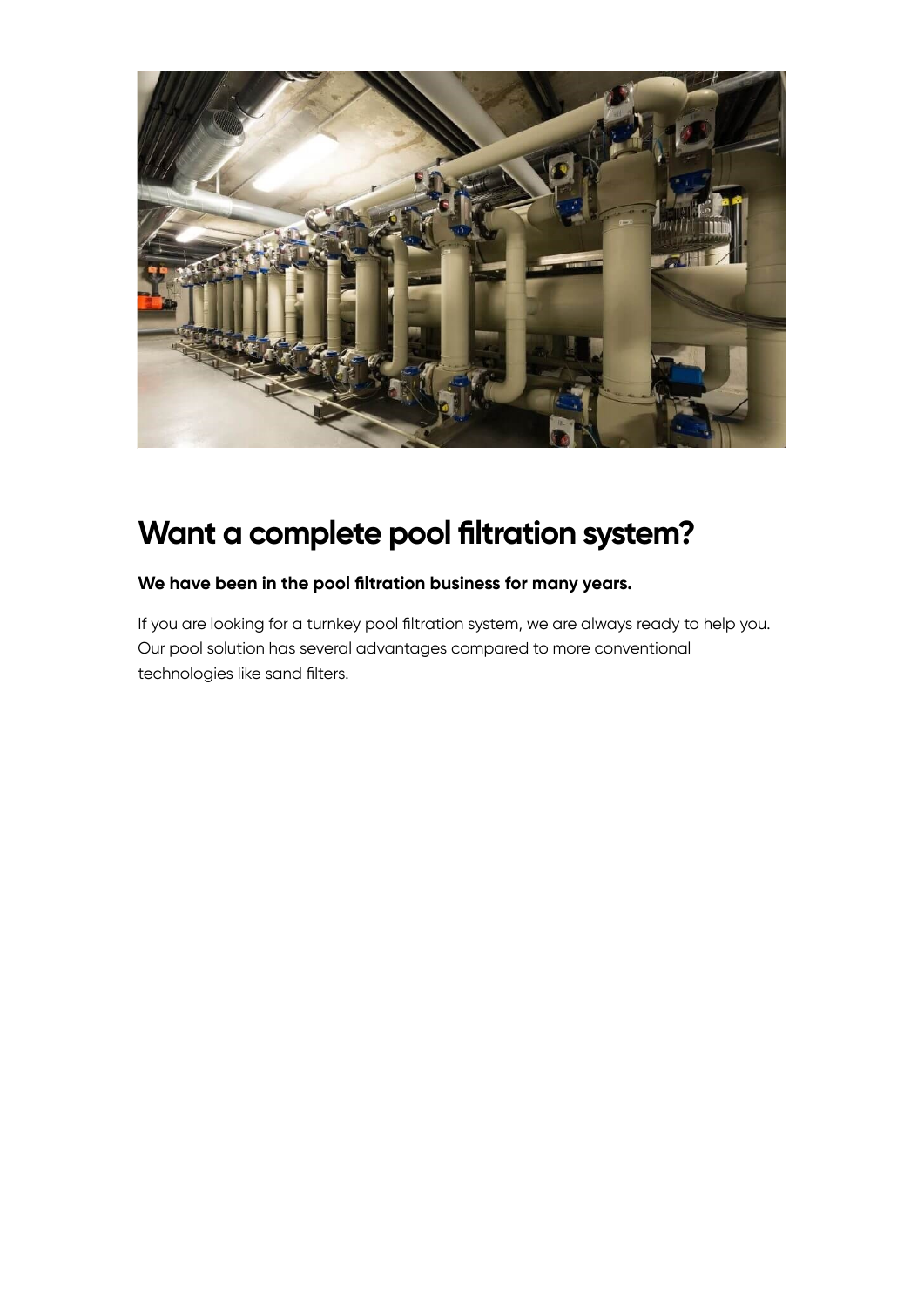

# **Talk to a Membrane Expert**

**In fo need more information. please do not hesitate to contact us.**